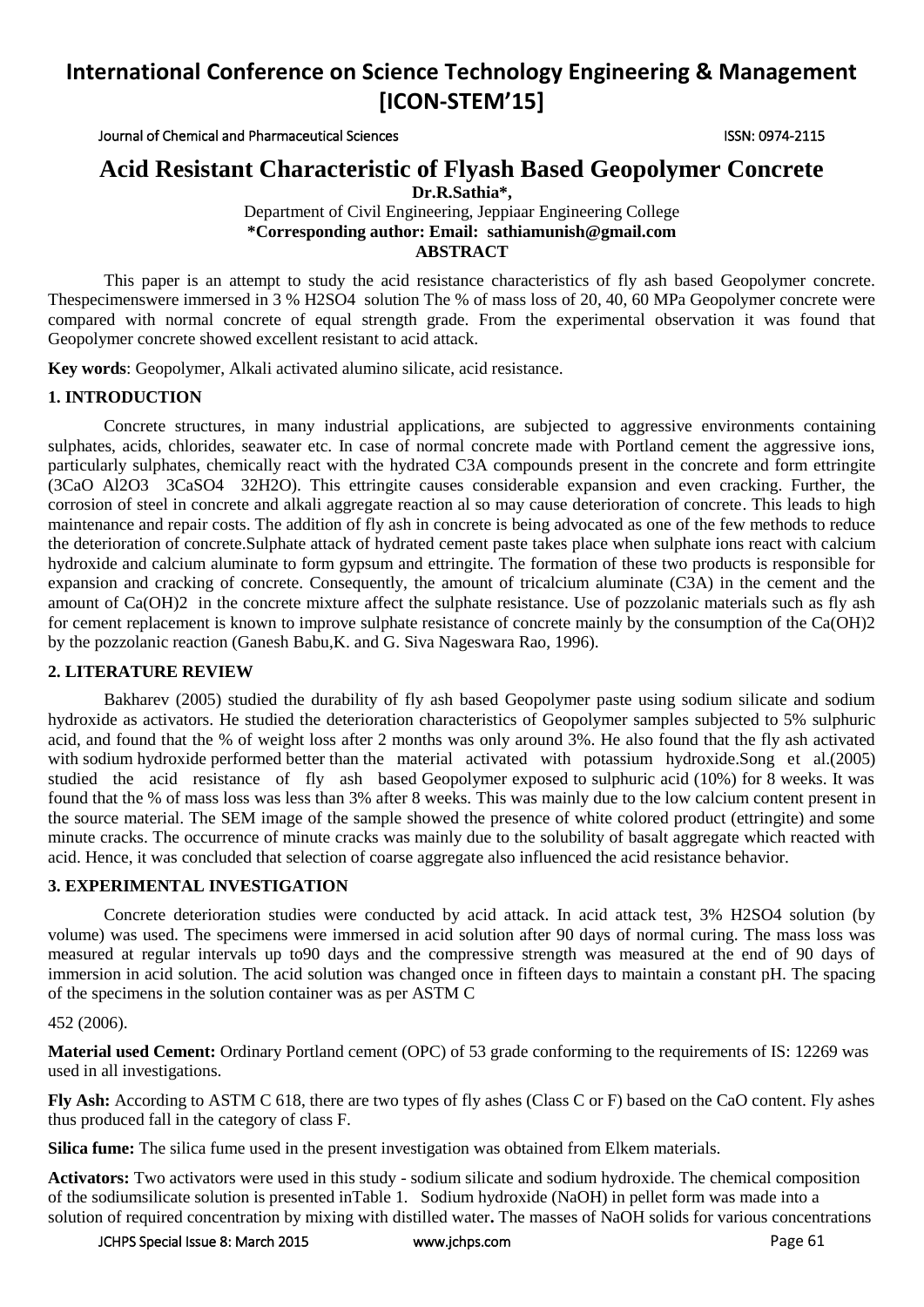# **International Conference on Science Technology Engineering & Management [ICON-STEM'15]**

#### Journal of Chemical and Pharmaceutical Sciences ISSN: 0974-2115

are shown in Table 2.

**Sand:** In the present investigation, well graded river sand was used. The sand was sieved through2.36 mm sieve to remove the larger grains of pebbles or organic matter (if any).

**Coarse aggregates:** Good quality well graded crushed granite was used as coarse aggregate. For the development of normal concrete and Geopolymer concretes, the coarse aggregates passing through 12.5 mm and 6.3 mm were considered.

**Superplasticiser:** The superplasticizer (SP) used in this study was a commercially available sulphonated naphthalene formaldehyde (SNF) chloride ion content is < 0.2%.

#### **Table.1.Chemical compositionofsodium silicatesolution**

| Solids $(\% )$   |      | <b>Liquids</b> | Specificgravity   |  |  |
|------------------|------|----------------|-------------------|--|--|
| SiO <sub>2</sub> | Na2O | $($ %)         | g/cm <sup>3</sup> |  |  |
| 28               |      | 64             | -48               |  |  |

| Table.2. Chemical                     |
|---------------------------------------|
| compositionofsodiumhydroxidesolutions |

|                          | <b>Molarity(M)</b> | Solid NaOH% Distilled water% |  |
|--------------------------|--------------------|------------------------------|--|
| 59.6<br>40.4<br>$\Delta$ |                    |                              |  |

**Mixproportioningforconcrete:** No standard mix design methodology similar to that for normal concreteis availablein the literature for designingGeopolymer concrete. Rather there are guidelines for mixture proportioning published in various studies. In this study, the sol/b ratio and SS/NaOH ratio that resulted in the highest strength for the Geopolymer mortars, was used for the design of the concrete mixtures. Mix details of normal concretes (NC) and Geopolymer concretes are shown in Tables 3 and 4.

**Methodsoftesting:** The performance of Geopolymer concretes in terms of the corrosion of embedded steel was investigated to assess their suitability to aggressive environments. The corrosion behaviour of steel in Geopolymer concretes was studied in two parts, in terms of the parameters related to the concrete (resistivity, alkalinity and chlioride permeability) and those related to the steel in concrete (potentials) and these were compared with the corresponding normal concretes at equivalent strengths.

### **4. TEST PROCEDURE**

Prisms of  $40 \times 40 \times 160$  mm were used in the study. They were demoulded after 24 hours and then stored in a mist room until the age of 28 days, after which the specimens were air dried for two days. Geopolymer concrete specimens were completely immersed along with reference concrete specimens in 3% H2SO4 solution (Fig. 1). The mass losses were measured at regular intervals upto 90 days. After removing the specimens from the solution, the surfaces were cleaned with a soft nylon wire brush under running tap water to remove loose material from the surface. Then the surface of the specimen was dried and the mass was measured.

## **5. RESULTS AND DISCUSSION**

The results of acid attack studies in terms of the weight losses for all the concretes are reported in Table 5 It can be observed from the results that the % of mass loss of Geopolymer concrete is only a fraction of the normal concrete. As stated by previous researchers (Bakharev,2005; Hardjito, D. and B. V. Rangan, 2005, Geopolymer concrete prepared with fly ash possesses high durability in acid environment. The % of mass loss in all the Geopolymer concrete was almost nil in the initial 15 days. The mass loss after 15 days is also due to the removal of some loose sand particles and reaction of very small amounts of CaO (2%) present in the source material i.e. fly ash.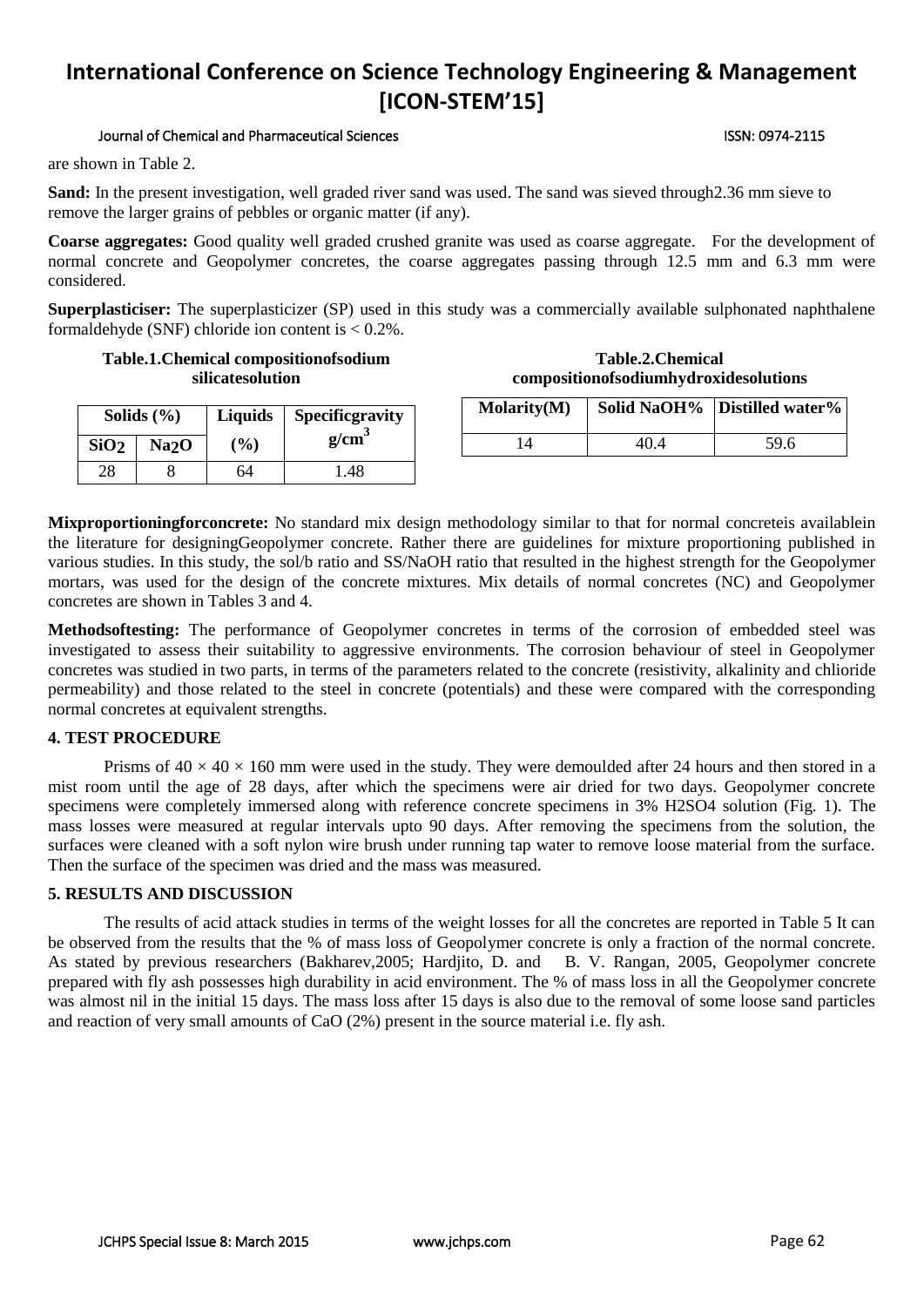# **International Conference on Science Technology Engineering & Management [ICON-STEM'15]**

Journal of Chemical and Pharmaceutical Sciences ISSN: 0974-2115

## **Table.3.Details of normal concrete Table.3.Details of normal concrete**

| <b>Mix</b> |                                   | <b>Silica</b> | No Cement Fume Aggregate Waterslump w/c |                 |     |       |
|------------|-----------------------------------|---------------|-----------------------------------------|-----------------|-----|-------|
|            | $\text{kg/m}^3$ kg/m <sup>3</sup> |               | $\text{kg/m}^3$                         | $\text{kg/m}^3$ | mm  | ratio |
| 2NC        | 315                               |               | 1874                                    | 185             | 210 | 0.59  |
| 4NC        | 356                               |               | 1780                                    | 185             | 135 | 0.52  |
| 6NC        | 428                               | 22            | 1720                                    | 185             | 95  | 0.41  |

2NC- 20MPa Normal Concrete, 4NC – 40 MPa normal concrete, 6NC- 60 MPa normal concrete



| <b>Table.4. Details of Geopolymer concretes</b> |  |  |
|-------------------------------------------------|--|--|
|                                                 |  |  |

| S.<br>N <sub>0</sub> | <b>Name</b> | w/s  | Na <sub>2</sub> O<br>$to$ SiO <sub>2</sub> | $H_2O$<br>toNa <sub>2</sub> O |
|----------------------|-------------|------|--------------------------------------------|-------------------------------|
|                      |             |      | ratio                                      | ratio                         |
| 1                    | 2NC         | 0.57 |                                            |                               |
| $\overline{2}$       | 2GC35       | 0.24 | 0.12                                       | 12.3                          |
| 3                    | 2GC45       | 0.26 | 0.12                                       | 13.44                         |
| 4                    | 2GC55       | 0.26 | 0.14                                       | 11.61                         |
| 5                    | 4NC         | 0.52 |                                            |                               |
| 6                    | 4GC35       | 0.28 | 0.14                                       | 12.24                         |
| 7                    | 4GC45       | 0.24 | 0.12                                       | 12.57                         |
| 8                    | 4GC55       | 0.24 | 0.12                                       | 12.22                         |
| 9                    | 6NC         | 0.38 |                                            |                               |
| 10                   | 6GC45       | 0.25 | 0.14                                       | 11.14                         |
| 11                   | 6GC55       | 0.22 | 0.12                                       | 11.52                         |

2GC25–20 MPaGeopolymerConcrete

## **Figure.1.Mortar prisms immersed in 3% H2SO<sup>4</sup> solution**

#### **Table.5.Acid attack test results**

|       |                 | 90 day                           | <b>Cement Initial</b> |                         | %Masslosswithimmersionperiod |           |          |          |       |            |
|-------|-----------------|----------------------------------|-----------------------|-------------------------|------------------------------|-----------|----------|----------|-------|------------|
| S. No | <b>Concrete</b> | Strength $\frac{\text{kg}}{m^3}$ | content               | mass<br>$\text{kg/m}^3$ | $(3\%H_2SO_4)$               |           |          |          |       |            |
|       | <b>Name</b>     | (MPa)                            |                       |                         | 3d                           | <b>5d</b> | 15d      | 30d      | 60d   | <b>90d</b> |
|       | 2NC             | 31                               | 235                   | 2628                    | 3.38                         | 3.76      | 8.58     | 12.97    | 15.72 | 25.73      |
| 2     | 2GC35           | 27                               |                       | 2189                    | $\Omega$                     | 0         | $\Omega$ | 0.25     | 0.38  | 0.55       |
| 3     | 2GC45           | 30                               |                       | 2261                    | $\Omega$                     | 0         | $\Omega$ | 0.25     | 0.57  | 0.85       |
| 4     | 2GC55           | 26                               |                       | 2601                    | $\theta$                     | 0         | $\theta$ | 0.25     | 0.45  | 0.65       |
| 5     | 4NC             | 54                               | 178                   | 2444                    | 0.26                         | 0.57      | 0.65     | 5.96     | 14.82 | 19         |
| 6     | 4NC35           | 43                               |                       | 2299                    | 0                            | 0         | $\Omega$ | 0.1      | 0.21  | 0.75       |
| 7     | 4NC45           | 47                               |                       | 2129                    | $\theta$                     | $\theta$  | 0        | $\Omega$ | 0.14  | 0.2        |
| 8     | 4NC55           | 46                               |                       | 2597                    | $\Omega$                     | 0         | $\Omega$ | $\Omega$ | 0.21  | 0.5        |
| 9     | 6NC             | 74                               | 337                   | 2423                    | 0.11                         | 0.37      | 1.59     | 3.96     | 7.48  | 11.42      |
| 10    | 6GC45           | 68                               |                       | 2338                    | $\theta$                     | $\Omega$  | 0        | $\theta$ | 0.15  | 0.21       |
| 11    | 6GC55           | 62                               |                       | 2274                    | $\Omega$                     | 0         | $\Omega$ | $\theta$ | 0.1   | 0.19       |